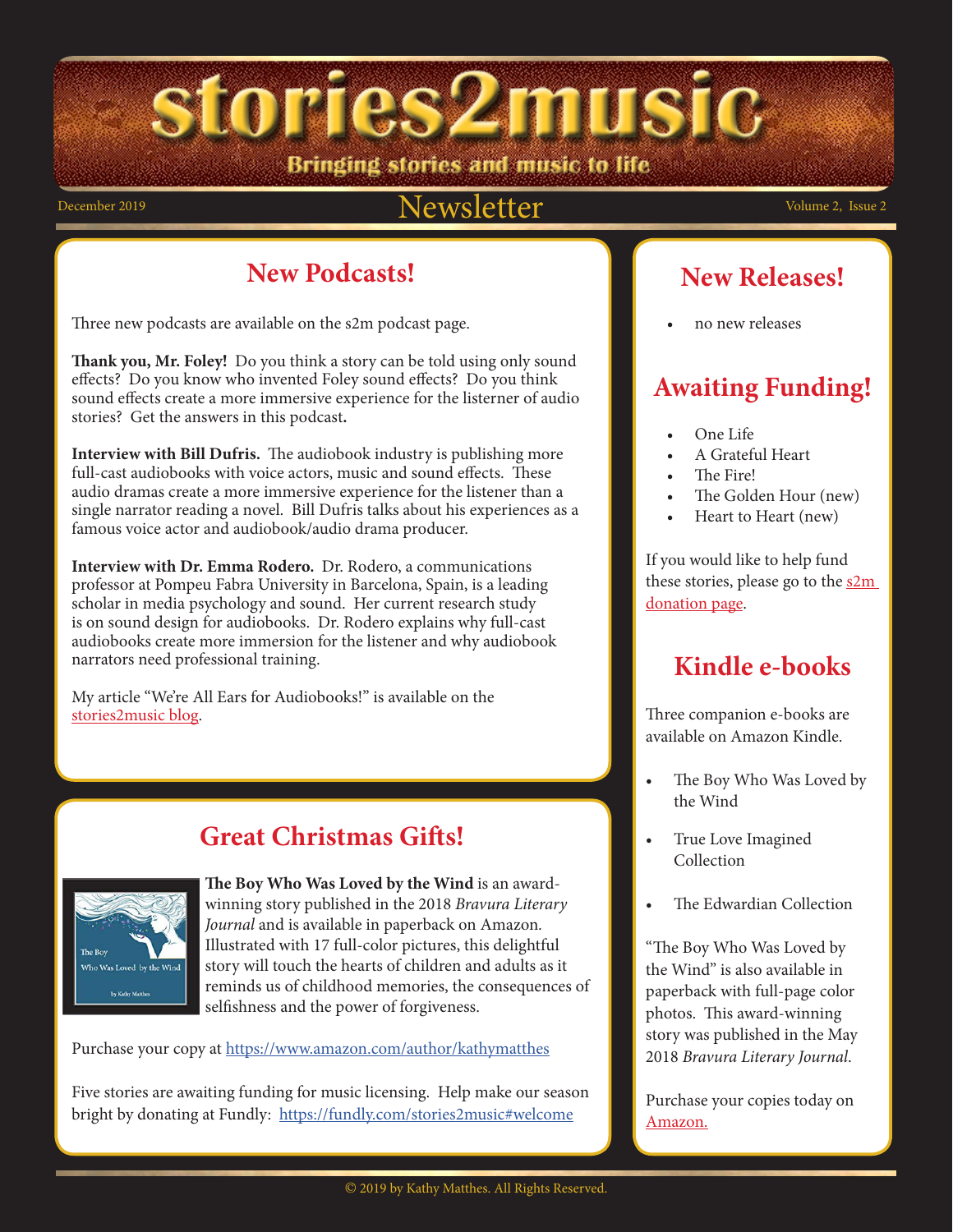stories2music Bringing stories and music to life

#### July 2019 **Volume 2, Issue 1**  $\text{Newsletter}$  Volume 2, Issue 1

#### **Interviews!**

Radio dramas are making a huge comeback via podcasting. The old radio shows of the 1930s and 1940s are becoming available, and new, contemporary radio dramas are being produced. Radio dramas use voice actors, music and Foley sound effects to immerse the listener in the story.

The audiobook industry is catching on and many publishers are now doing full-cast audiobooks with voice actors, music and sound effects. These "audio dramas" create a more immersive experience for the listener than a single narrator reading a novel. This is exciting news!

Naturally, when I had to do a feature article for my Multimedia Writing/ Reporting class at Palomar College, I chose full-cast audiobooks as my topic. Three interviews were required, and three influential people in this industry were willing to be interviewed. Michele Cobb is the executive director of the Audiobook Publishers Association, William Dufris is a famous voice actor and audiobook/audio drama producer, and Dr. Emma Rodero (communications professor at Pompeu Fabra University in Barcelona, Spain) is a leading scholar in media psychology and sound, whose current research study is on sound design for audiobooks.

My article "We're All Ears for Audiobooks!" is available on the [stories2music blog,](http://kmatthes.edublogs.org/) along with the three interviews. William Dufris and Dr. Rodero's audio interviews will be available on the stories2music podcast page soon as well as a new podcast on sound effects and Jack Foley.

#### **Two New Stories**

Two new stories have been added to the True Love Imagined Collection.

**The Golden Hour** - A romantic boat ride on the lake during the magical golden hour rekindles the couple's true love. Lovely, expressive music by Simon Arthur Rhodes captures the luminous spirit of this time of day.

**Heart to Heart** - In this poem, the couple's wedding dance binds them forever heart to heart as they dance to Paul Reeves' enchanting music.

If you would like to help make these stories available on the website for others to hear, see the **Adopt-a-Story** page. See the **[Pending stories](http://www.stories2music.com/collections/true_love_collection/true_love_imagined_pending.html)** page for all pending stories.

#### **New Releases!**

• no releases this month

#### **Awaiting Funding!**

- One Life
- A Grateful Heart
- The Fire!
- The Golden Hour (new)
- Heart to Heart (new)

If you would like to help fund these stories, please go to the  $s2m$ donation page.

#### **Kindle e-books**

Three companion e-books are available on Amazon Kindle.

- The Boy Who Was Loved by the Wind
- True Love Imagined Collection
- The Edwardian Collection

"The Boy Who Was Loved by the Wind" is also available in paperback with full-page color photos. This award-winning story was published in the May 2018 *Bravura Literary Journal*.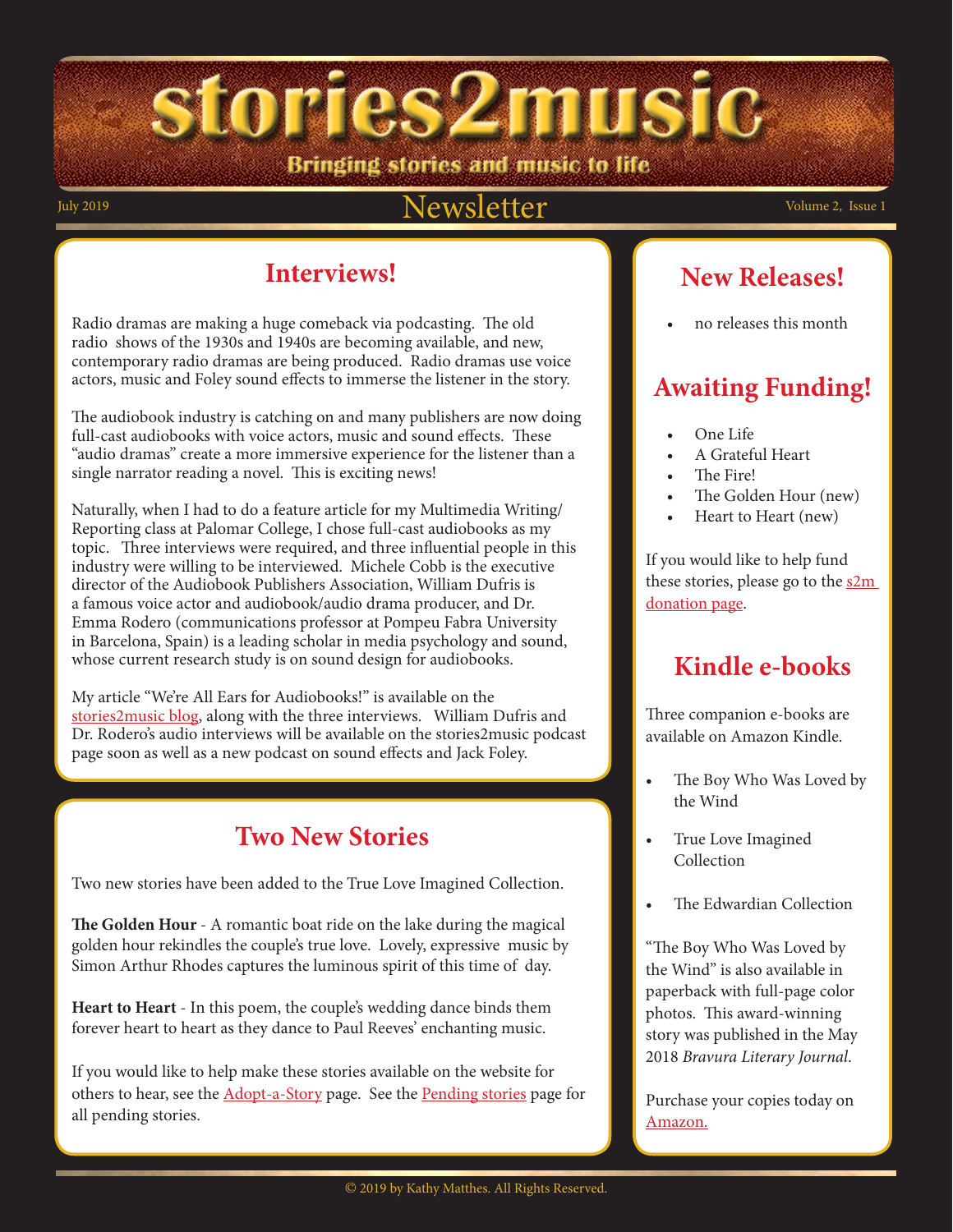Bringing stories and music to life

#### December 2018 Volume 1, Issue 10

#### **Retrospective**

In 2018, stories2music achieved quite a few accomplishments!

- Seven new stories and one poetry2music were produced. Five obtained music licenses and three are awaiting funding, along with one story from 2015. Three have sound effects.
- "The Boy Who Was Loved by the Wind" won a fiction award and was published in the *Bravura Literary Journal* in May 2018.
- The three collections have companion Amazon Kindle e-books, and "The Boy" has a published paperback, all on our author page. E-book brochures were created.
- Social media sites were launched for Facebook, Twitter and YouTube.
- The newsletter and two brochures were published.
- The s2m blog was launched with 8 research-based posts.
- The promo video was produced.
- The Adopt-a-Story fundraising campaign was launched.
- All story pages have feedback forms and "like" and "share" buttons.
- Google Analytics show listeners in the U.S., Canada, Brazil, the Philippines, Peru, France and Portugal.
- "The Plea" is being adapted into a radio drama.
- The first Listen & Learn podcast was produced.

#### **Great Christmas Gifts!**



**The Boy Who Was Loved by the Wind** is an awardwinning story published in the 2018 *Bravura Literary Journal* and is available in paperback on Amazon*.*  Illustrated with 17 full-color pictures, this delightful story will touch the hearts of children and adults as it reminds us of childhood memories, the consequences of selfishness and the power of forgiveness.

Purchase your copy at https://www.amazon.com/author/kathymatthes

Four stories are awaiting funding for music licensing. Help make our season bright by donating at Fundly: <https://fundly.com/stories2music#welcome>

#### **New Releases!**

• no releases this month

#### **Awaiting Funding!**

- One Life
- A Grateful Heart
- The Fire!
- The Golden Hour (new)

Please go to the s2m donation page for more information.

#### **Kindle e-books**

Three companion e-books are available on Amazon Kindle.

- The Boy Who Was Loved by the Wind
- True Love Imagined Collection
- The Edwardian Collection

"The Boy Who Was Loved by the Wind" is also available in paperback with full-page color photos.

This award-winning story was published in the May 2018 *Bravura Literary Journal*.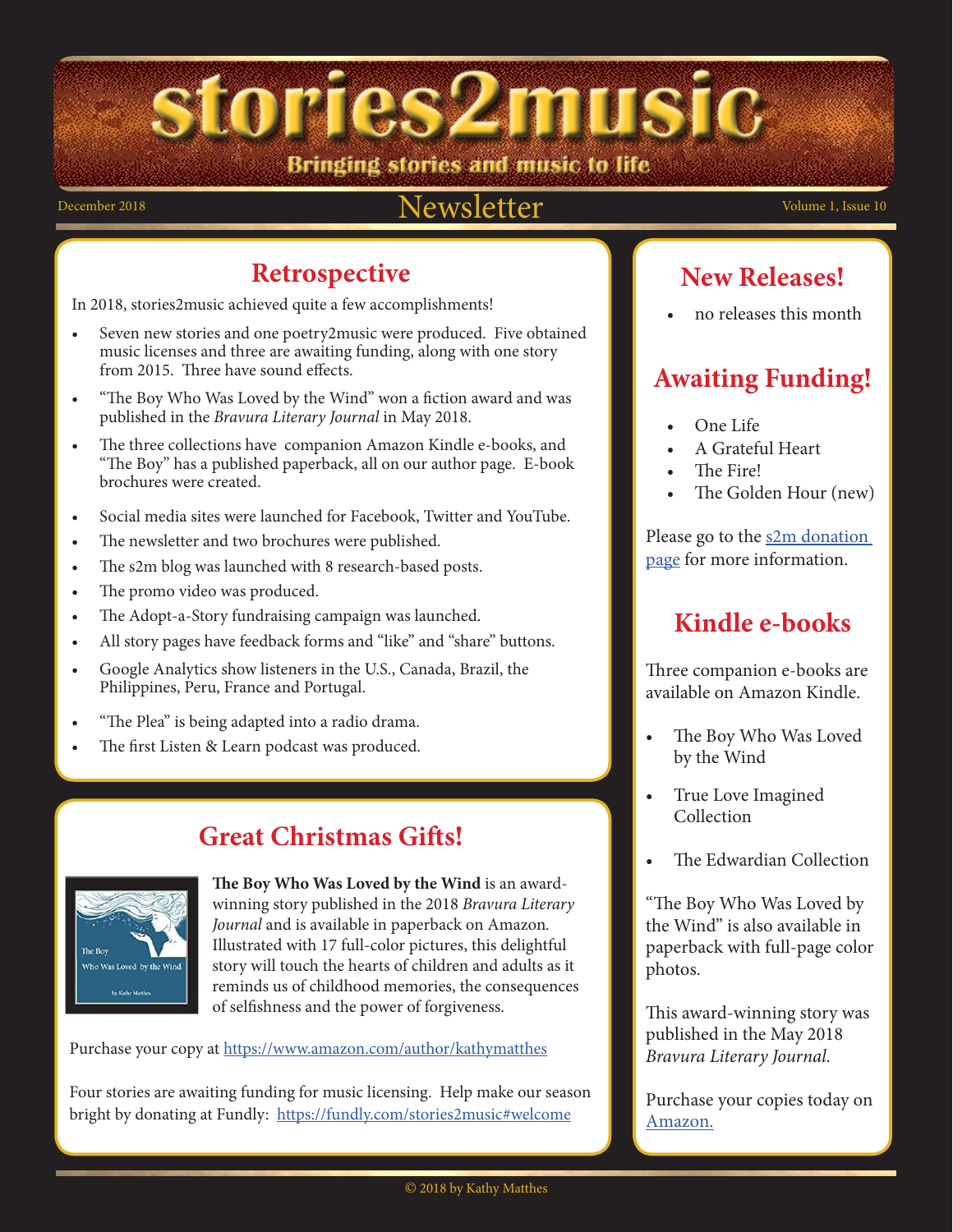siories2music Bringing stories and music to life

#### November 2018 Volume 1, Issue 9

#### **"The Plea" Radio Drama**

"Audio drama is having an art renaissance" says **[KC Wayland](https://www.wayland.ws/types-audio-dramas/)**. "The ease of access to the technology and the distribution platform of podcasts is turning up the volume on this form of aural entertainment." According to [TheaterCrafts.com](http://www.theatrecrafts.com/pages/home/topics/sound/radio-drama/), "a radio drama depends on dialogue, music and sound effects to help the listener imagine the characters and story."

For my final projects in my Broadcast and Media Writing class at Palomar College this semester, I am expanding the s2m story "The Plea" into an Edwardian mystery radio drama. Set in 1902 England, Dr. Alexander goes missing after a midnight visitation from a mysterious woman on a white horse. The doctor's hidden journal has the key, but will his brother find it in time to rescue him?

Meanwhile, you can listen to ["The Plea](http://www.stories2music.com/Stories/the_plea/the_plea.html)" story on the s2m listen page.

#### **New Story**

"The Golden Hour" has finished production and is now awaiting funding for music licensing. Gorgeous music by Simon Arthur Rhodes fills this story with romance and beauty.

#### **Upcoming Blog Posts**

Look for upcoming blog posts on the following topics:

Immerse Yourself (on the story immersion concept) Points of View Matters (which affects the reader more) Sound Design (what it is and how it works for audio stories)

#### **Adopt-a-Story!**

If you like listening to free stories2music, help bring new stories to life by adopting a new story. You can be a story's full sponsor or be a co-sponsor with others. Please go to the  $s2m$  donation page for more information. Thank you for supporting stories2music!

#### **New Releases!**

- The Rescue
- Terrible Love

#### **Awaiting Funding!**

- One Life
- A Grateful Heart
- The Fire!
- The Golden Hour (new)

#### **Kindle e-books**

Three companion e-books are available on Amazon Kindle.

- The Boy Who Was Loved by the Wind
- True Love Imagined Collection
- The Edwardian Collection

"The Boy Who Was Loved by the Wind" is also available in paperback with full-page color photos.

This award-winning story was published in the May 2018 *Bravura Literary Journal*.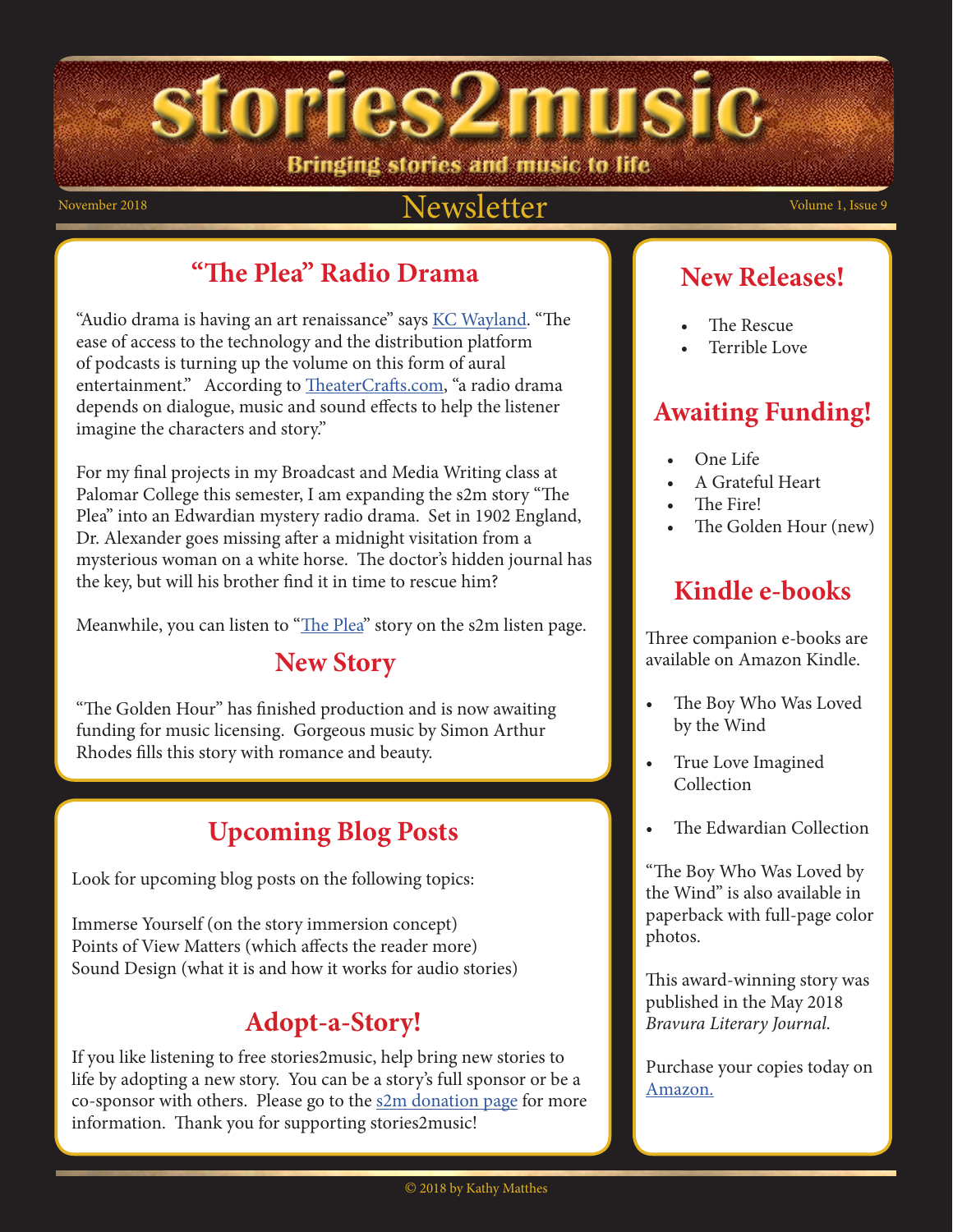siories2music Bringing stories and music to life

#### October 2018 Volume 1, Issue 8

#### **Listen & Learn Podcast**

The first Listen & Learn s2m podcast was launched this month.This inaugural podcast is based on the s2m blog post, "Can You Hear it?" The podcast explains the concept of media grammar and uses music excerpts to test the listener and to demonstrate how music grammar works in the s2m story "Reckless Grief."

Below are comments from my Broadcast and Media Writing class professor at Palomar College this semester.

"Wow! This is an exceptional project assignment. I really appreciate your enthusiasm, passion and hard-work putting your ideas to sound :) I had a chance to listen to your full version posted on your website. I think you have combined the audio elements together seamlessly to make an engaging and interactive presentation for your listeners. Your voice is upbeat and keeps a conversational tone which is important. Wonderful use of music examples and listener questions to draw us in to your story. The swirling music and other music clips used in Katie Brown's story is pertinent and illustrates your points leading up to the dramatic closing story."

Listen to the podcast:<http://www.stories2music.com/podcasts.html>

## **Upcoming Blog Posts**

Look for upcoming blog posts on the following topics:

Immerse Yourself (on the story immersion concept) Points of View Matters (which affects the reader more) Sound Design (what it is and how it works for audio stories)

### **Adopt-a-Story!**

If you like listening to free stories2music, help bring new stories to life by adopting a new story. You can be a story's full sponsor or be a co-sponsor with others. Please go to the  $s2m$  donation page for more information. Thank you for supporting stories2music!

#### **New Releases!**

- The Rescue
- Terrible Love

#### **Awaiting Funding!**

- One Life
- A Grateful Heart
- The Fire!

## **Kindle e-books**

Three companion e-books are now available on Amazon Kindle.

- The Boy Who Was Loved by the Wind
- True Love Imagined Collection
- The Edwardian Collection

"The Boy Who Was Loved by the Wind" is also available in paperback with full-page color photos.

This award-winning story was published in the May 2018 *Bravura Literary Journal*.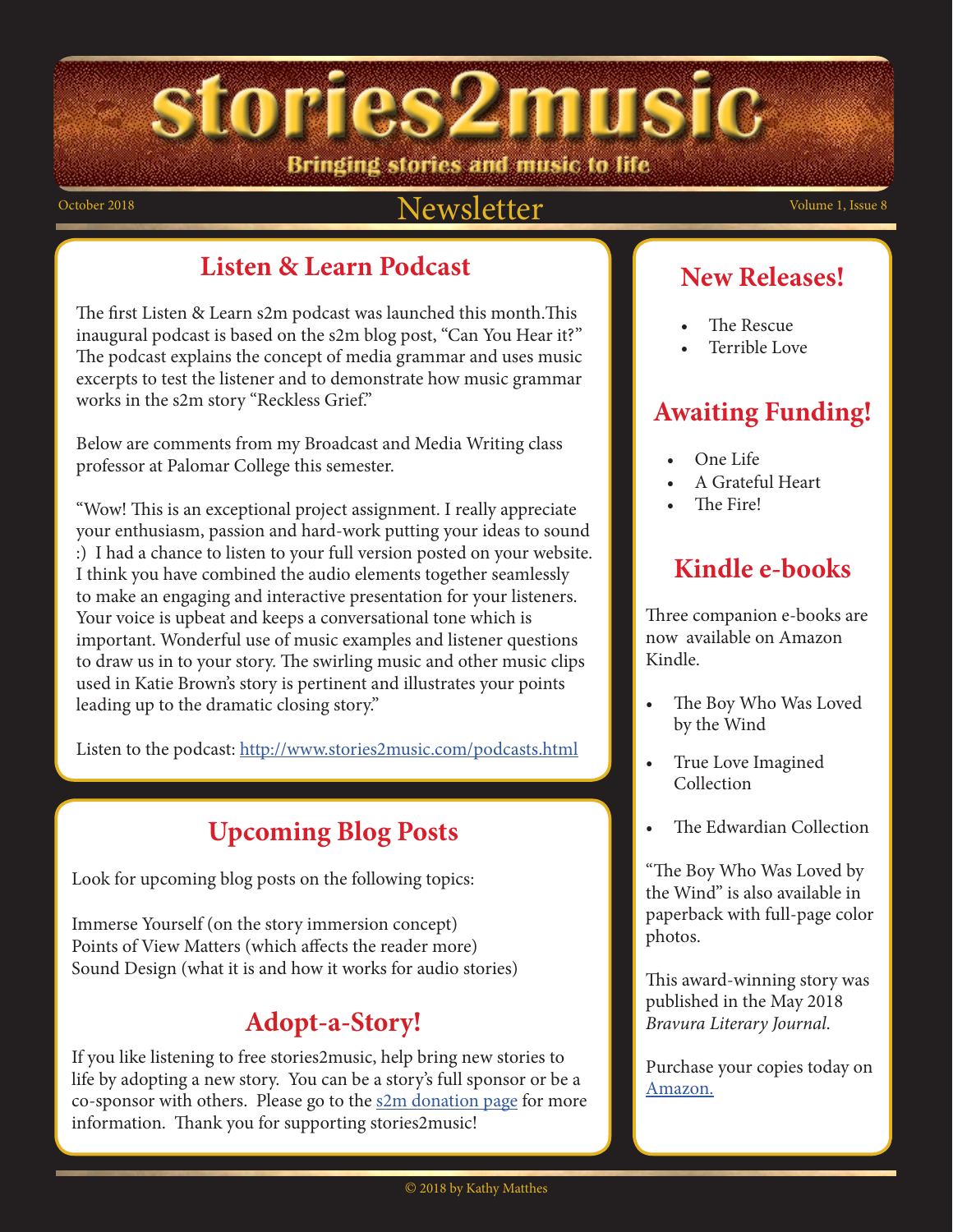Bringing stories and music to life

#### September 2018 Volume 1, Issue 7

#### **Terrible Love**



Christian poet, Jean Noah, and stories2music have teamed up to try a new genre: poetry2music. Jean's beautifully transparent and vulnerable poem, Terrible Love, has now been released. The deeply emotional music by Christian Telford and

Matthew St. Laurent enhances the poem's message about the deep love God has for us, a love that will remove the dross from our character no matter what the cost. You can read more of Jean's poems in her collection of poems called *Legacy* on

Amazon.com.

## **The Rescue!**



The True Love Imagined Collection has a new release: The Rescue. Heading home on a stormy night, the couple attempts a daring rescue of a run-away horse. Foley sound effects bring the story to life. Experience the drama!

#### **New Blog Post**

In previous blog posts, I explained how music (especially film music) can enhance a narrated story. The music tells the listener how to "feel" about the story. However, sound effects make the story real. Find out more about Foley sound effects and try the experiement in my new blog post: Thank you, Mr. Foley.

#### **Adopt-a-Story!**

If you like listening to free stories2music, help bring new stories to life by adopting a new story. You can be a story's full sponsor or be a co-sponsor with others. Please go to the  $s2m$  donation page for more information. Thank you for supporting stories2music!

#### **New Releases!**

- The Rescue
- Terrible Love

#### **Awaiting Funding!**

- One Life
- A Grateful Heart
- The Fire!

#### **Kindle e-books**

Three companion e-books are now available on Amazon Kindle.

- The Boy Who Was Loved by the Wind
- True Love Imagined Collection
- The Edwardian Collection

"The Boy Who Was Loved by the Wind" is also available in paperback with full-page color photos.

This award-winning story was published in the May 2018 *Bravura Literary Journal*.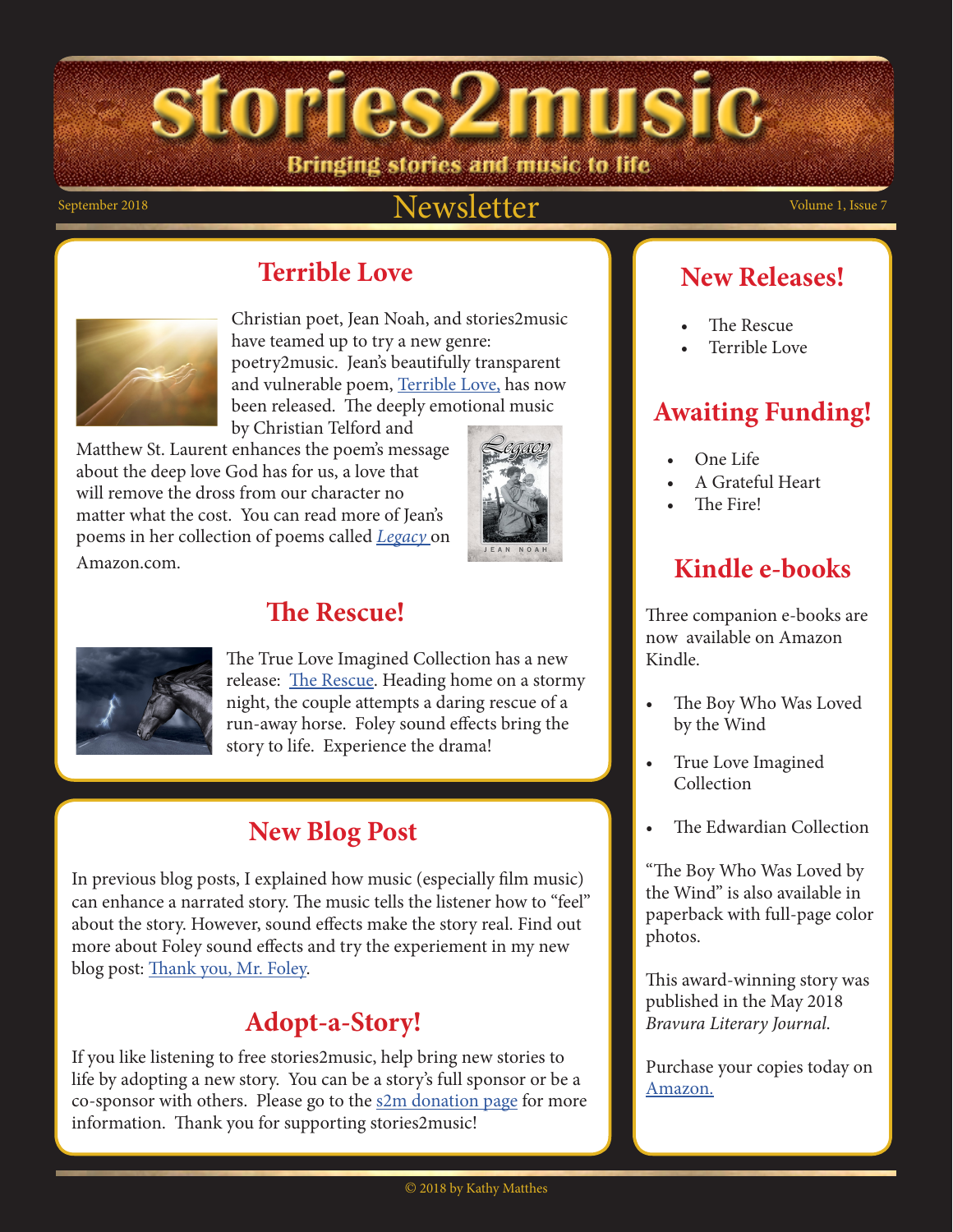Bringing stories and music to life

#### August 2018  $Newsletter$  Volume 1, Issue 6

#### **The Duel**

The ballroom . . . intoxicating music . . . a captivating woman in his arms . . . exhilaration . . . passion . . . romance . . . a kiss interrupted . . . an abrupt stop . . . an angry man . . . jealous accusations . . . tears. The music stopped, the dancing stopped and everyone stared. A slap in the face . . . a challenge for restitution of honor . . . a duel at dawn.



Thanks to the generous donations for music licensing by Jean Noah and Dr. Cynthia Sistek-Chandler, the new story "The Duel" is now available on the s2m website. Enjoy!

#### **Adopt-a-Story!**

If you like listening to free stories2music, help bring new stories to life by adopting a new story. You can be a story's full sponsor or be a co-sponsor with others. Sponsors donate funds to pay for music licensing fees for their adopted stories.

Please go to the s2m donation page for more information. Thank you for supporting stories2music!

#### **Two New Blog Posts**

As I produced more stories, I became more aware of the music grammar–what the music was actually saying. My ear became more educated, and I began to hear areas where the music didn't quite match the words so perfectly. Learn more about my discoveries in my new blog post: [Can Music Guide a Story](http://kmatthes.edublogs.org/2018/07/03/the-music-guides-the-story/#.W2ecELBKgUQ)?

By now, it should be clear that stories2music audio stories would not be what they are without the film music. It is an integral part of the storytelling. But where did the music come from? Read about this amazing journey of discovery in my new blog post: [Where's the](http://kmatthes.edublogs.org/2018/07/08/wheres-the-music/#.W2ec-LBKgUQ)  [Music?](http://kmatthes.edublogs.org/2018/07/08/wheres-the-music/#.W2ec-LBKgUQ)

#### **In Production!**

• The Rescue

#### **Awaiting Funding!**

- One Life
- A Grateful Heart
- The Fire!
- Terrible Love (J. Noah)

#### **Kindle e-books**

Three companion e-books are now available on Amazon Kindle.

- The Boy Who Was Loved by the Wind
- True Love Imagined Collection
- The Edwardian Collection

"The Boy Who Was Loved by the Wind" is also available in paperback with full-page color photos.

This award-winning story was published in the May 2018 *Bravura Literary Journal*.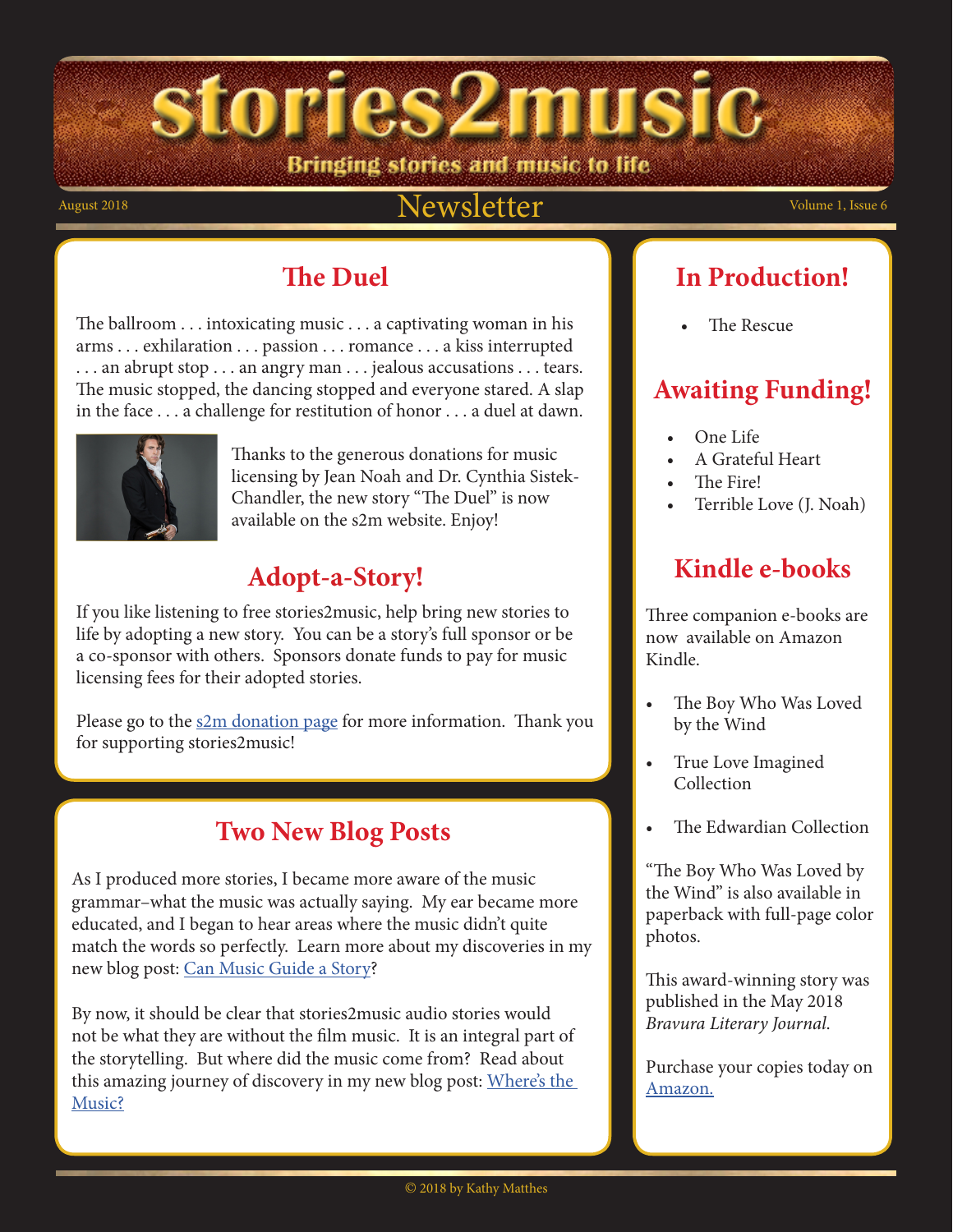## Bringing stories and music to life

stories2music

#### July 2018 Volume 1, Issue 5 Newsletter  $News$

#### **Adopt-a-Story!**

If you like listening to free stories2music, help bring new stories to life by adopting a new story. You can be a story's full sponsor or be a co-sponsor with others. Sponsors donate funds to pay for music licensing fees for their adopted stories.

#### **Why Adopt?**

- New stories cannot be made available on the s2m website until the music is licensed.
- Funds are limited, so new stories can wait up to 6 months to be licensed and offered on the website.
- When you adopt a story, you allow others to experience it.
- Donations allow the stories to be offered for free on the website.
- Contribution levels come with various perks.

Please go to the <u>s2m donation page</u> for more information. Thank you for supporting stories2music!

#### **News**

The [author page](https://www.amazon.com/default/e/B078G5862S/ref=dp_byline_cont_book_1?redirectedFromKindleDbs=true) for stories2music companion Kindle ebooks is now available on Amazon. It also has links to the s2m blog posts!

s2m now has been reorganized into story collections. The five standalone stories are now The Edwardian Collection. There are now three categories of stories:

- The Boy Who Was Loved by the Wind
- True Love Imagined Collection
- The Edwardian Collection

All three collections have companion ebooks with full-color photos.

## **In Production!**

- The Rescue
- The Duel

#### **Awaiting Funding!**

- One Life
- A Grateful Heart
- The Fire!
- Terrible Love (J. Noah)

#### **Kindle e-books**

Three companion e-books are now available on Amazon Kindle.

- The Boy Who Was Loved by the Wind
- True Love Imagined Collection
- The Edwardian Collection

"The Boy Who Was Loved by the Wind" is also available in paperback with full-page color photos.

This award-winning story was published in the May 2018 *Bravura Literary Journal*.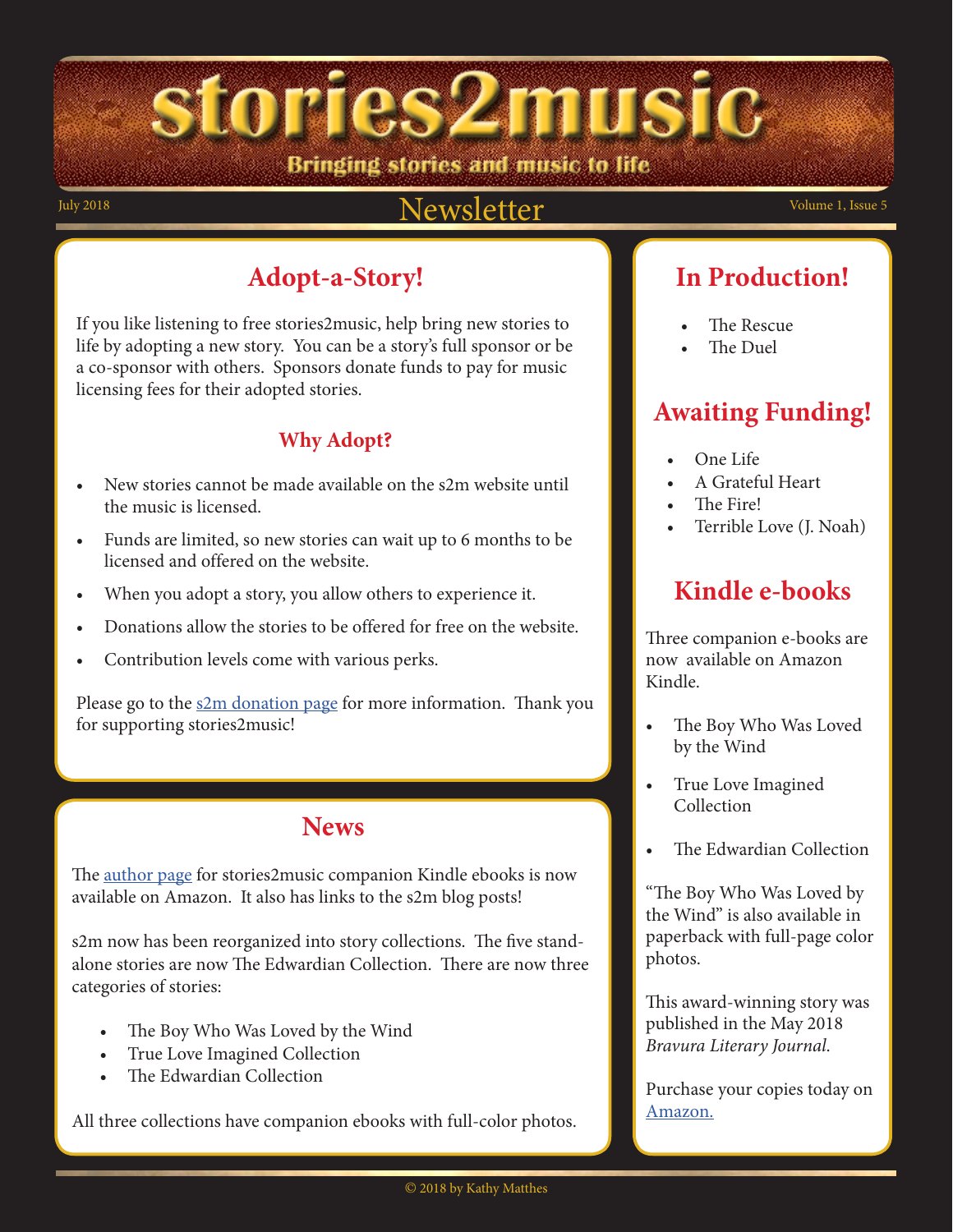Bringing stories and music to life

### May/June 2018 Volume 1, Issue 4

#### **Bravura Literary Journal**

"The Boy Who Was Loved by the Wind" story was published in the 2018 *[Bravura Literary Journal.](https://www2.palomar.edu/pages/english/files/2018/05/2018-Bravura.pdf)* The story also won 3rd place in the fiction category.

#### **Help Fund Music Licenses!**

I was able to license two more stories in May, but 3 more still need licensing so that they can be put on the website. This will complete the True Love Imagined collection.

- One Life  $(\$150)$
- A Grateful Heart (\$150)
- The Fire  $(\$450)$

I would also like to be able to license Jean Noah's poetry2music:

• Terrible Love (\$150)

Please go to the **Fundly** page if you are interested in donating.

#### **News**

I had a great time researching and writing five new blogs for the [stories2music blog:](http://kmatthes.edublogs.org/)

- A Flash of Story and Music
- Can You Hear It?
- Imagine This!
- **Experimenting With Sound**
- Adventures in Sound!

Learn about flash fiction and why it works so well with stories2music. Several posts allows you to experiment with words and sound. Finally, learn why audio dramas are making a big come-back

#### **New Releases!**

- An Ordinary Day
- The Dance

#### **Coming Soon!**

- One Life
- A Grateful Heart
- The Fire!
- Terrible Love (J. Noah)

#### **Kindle e-books**

Two e-books are available on Amazon Kindle.

- The Boy Who Was Loved by the Wind
- True Love Imagined Collection

"The Boy Who Was Loved by the Wind" is also available in paperback with full-page color photos.

 Purchase your copies today on [Amazon.](https://www.amazon.com/Kathy-Matthes/e/B078G5862S/ref=dp_byline_cont_ebooks_1)

#### **s2m Promo Video**

The promo video for s2m is available on the ["About](http://www.stories2music.com/about_s2m.html)" page on the s2m website.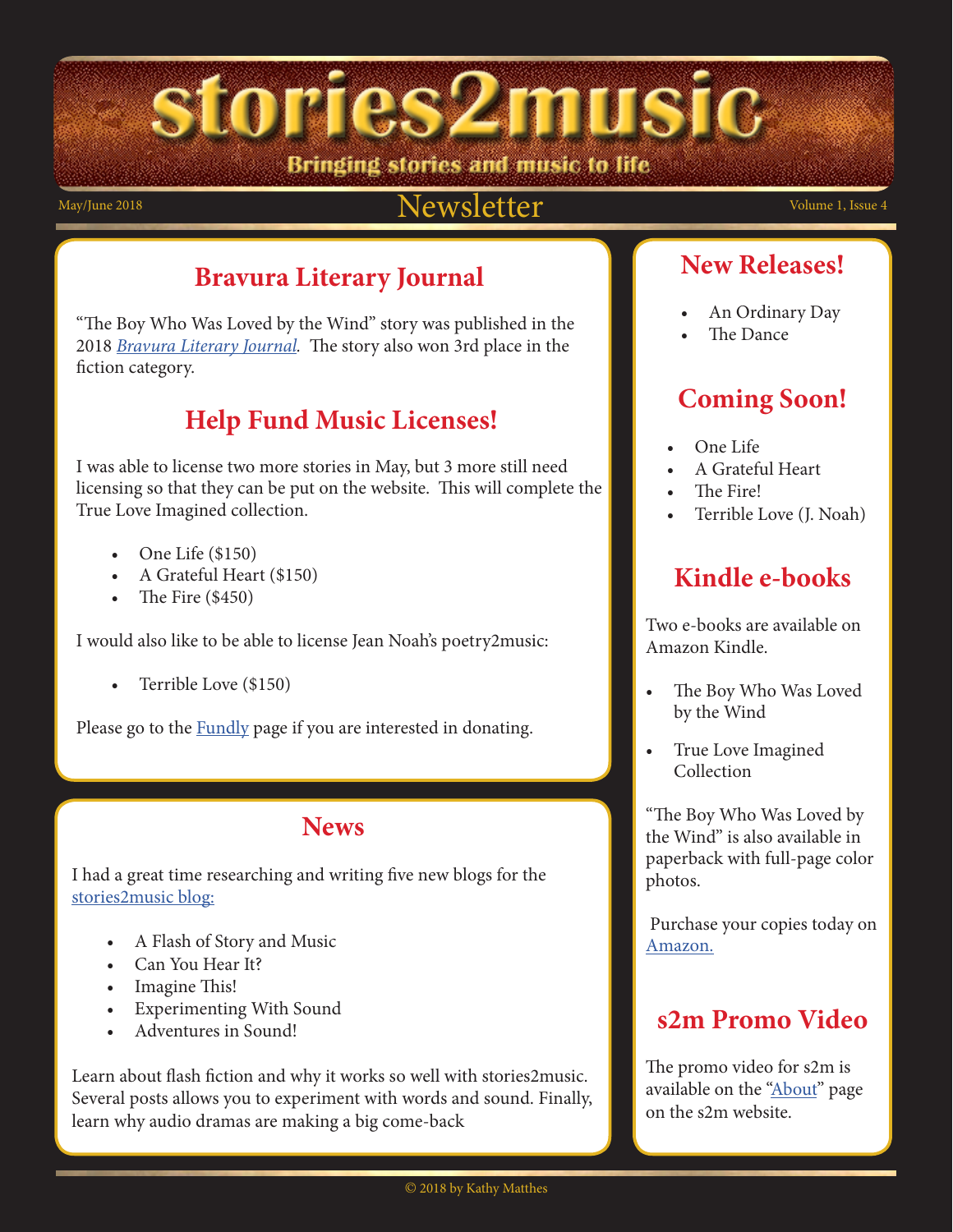stories2music Bringing stories and music to life

#### April 2018 Volume 1, Issue 3 Newsletter  $Newsletter$

#### **Patreon Fundraising**

stories2music has launched a s2m Patreon site to raise funds for music licensing. [Patreon](https://www.patreon.com/) is a fundraising site that allows people to support the work of their favorite artists through monthly or project-based donations. Help support the licensing of s2m stories: [https://www.](https://www.patreon.com/stories2music
) [patreon.com/stories2music](https://www.patreon.com/stories2music
)

#### **Bravura Literary Journal**

"The Boy Who Was Loved by the Wind" story has been accepted for publication in the *Bravura Literary Journal* for May 2018. [Bravura](https://www2.palomar.edu/pages/english/bravura-the-literary-journal-of-palomar-college/) is an award-winning Palomar College journal. The story also won 3rd Place in the Prose category.

#### **poetry2music?**

Can poetry be set to film music like stories2music? We set the poem "Terrible Love" by Christian poet Jean Noah to the extraordinary film music "In Memoriam" by Christian Telford and Matthew St Laurent. The mingling of the words with the music created a deeply moving poetry2music. It is currently awaiting funding for music licensing.

#### **News**

Check out the first of five new s2m blog posts:  $\Delta$  Flash of Story and [Music](http://kmatthes.edublogs.org/). Upcoming topics will include media grammar and film music; audio stories' effect on the imagination; audio books with full cast dramatizations; and synchronized film music and audio stories.

*The Boy Who Was Loved by the Wind* e-book was mentioned in two publications from the National University Sanford School of Education:

- The Quest Scholarship & Research Newsletter (March 2018)
- The Dean's Digest (March 30, 2018) and (April 13, 2018).

See the News section of the s2m website to view them.

#### **Coming Soon!**

Five new stories in the True Love Imagined Collection have been completed and are waiting for licensing funds.

- An Ordinary Day
- The Dance
- One Life
- A Grateful Heart
- The Fire!

#### **Kindle e-books**

Two e-books are available on Amazon Kindle.

- The Boy Who Was Loved by the Wind
- True Love Imagined Collection

"The Boy Who Was Loved by the Wind" is also available in paperback with full-page color photos.

 Purchase your copies today on [Amazon.](https://www.amazon.com/Kathy-Matthes/e/B078G5862S/ref=dp_byline_cont_ebooks_1)

#### **s2m Promo Video**

The promo video for s2m is now available on the ["About](http://www.stories2music.com/about_s2m.html)" page on the s2m website.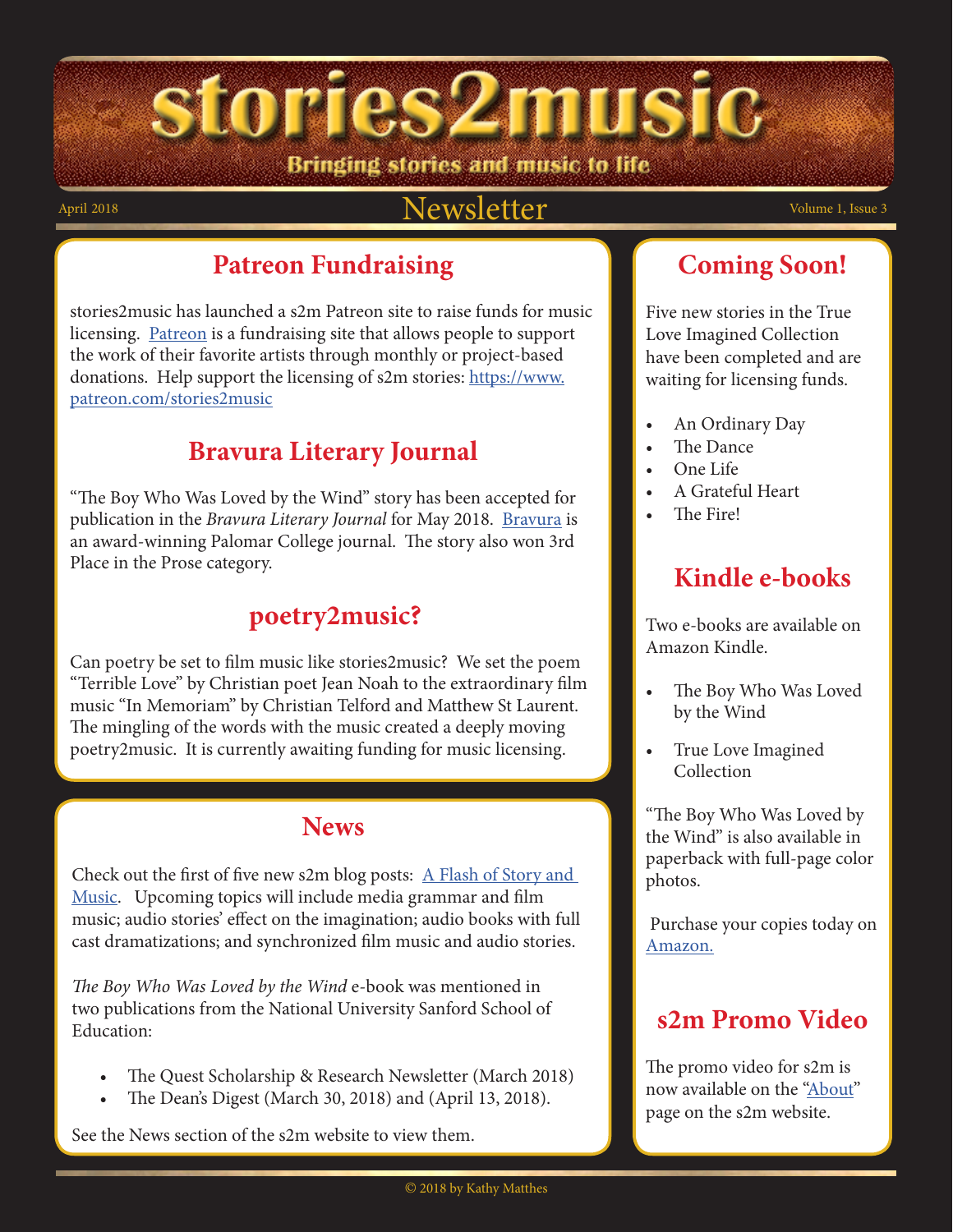Bringing stories and music to life

#### March 2018  $Newsletter$  Volume 1, Issue 2

#### **Kickstarter Funding Fizzled**

stories2music launched a Kickstarter campaign in December 2017 to raise funds for music licensing. The stories currently have web-only music licenses, which allows them to be displayed on a website for listening, but the stories cannot be downloaded or sold. The funding would have purchased "sale" licenses, so the audio stories could be sold on Amazon Audible, iTunes and the s2m website.

Unfortunately, Kickstarter requires that the full amount requested be funded by backers; otherwise, the project doesn't get funded at all. The amount was not achieved in the 30-day time period, so the project did not get funded.

On a positive note, my account representative at West One Music, the main music licensing company for s2m, was disappointed to hear that the Kickerstart project didn't get funded, so he said that he would be willing to figure out other discounts to get the stories licensed.

The Kickstarter project did yield some good results. Six new sections were added to the [s2m website,](http://www.stories2music.com/index.html) and a [s2m promo video](http://www.stories2music.com/promo_video.html) was created. This [newsletter, two brochures](http://www.stories2music.com/publications.html) and a **Facebook** page were also established.

#### **Research, Blog and News**

Five research-based blog articles will soon appear on the <u>s2m blog</u> for a class project in the "Writing for Online Journalism" class at Palomar College this semester. The blog link will also be posted on the Journalism Department's website! Topics will include flash fiction and audio stories; media grammar and film music; audio stories' effect on the imagination; audio book publishers and full cast dramatizations; and synchronized film music and audio stories.

*The Boy Who Was Loved by the Wind* e-book was mentioned in the March 2018 issue of The Quest Scholarship & Research Newsletter and the March 2018 issue of the Dean's Digest for National University's Sanford School of Education.

#### **Coming Soon!**

Five new stories in the True Love Imagined Collection have been completed and are waiting for licensing funds.

- An Ordinary Day
- The Dance
- One Life
- A Grateful Heart
- The Fire!

#### **Kindle e-books**

Two e-books are available on Amazon Kindle.

- The Boy Who Was Loved by the Wind
- True Love Imagined Collection

Purchase your copies today on [Amazon.](https://www.amazon.com/Kathy-Matthes/e/B078G5862S/ref=dp_byline_cont_ebooks_1)

#### **s2m Promo Video**

To prepare for the Kickstarter project in December 2017, a promo video was created that tells the story of s2m.

You can view it from the "**About**" page on the s2m website.